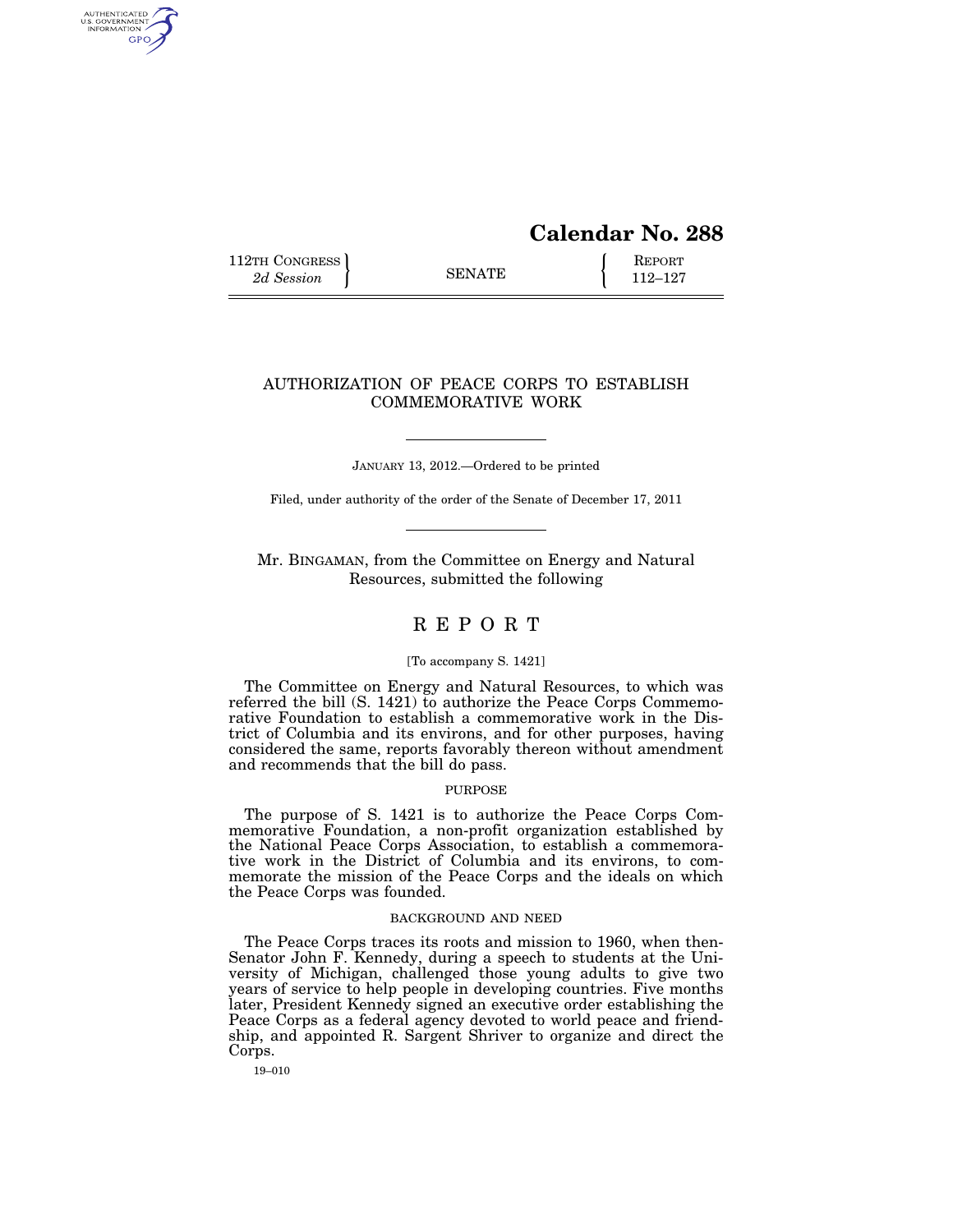Since that time, nearly 200,000 Peace Corps volunteers have served in 139 host countries to train local people in technologies and issues including agricultural production, water quality improvement, basic education, health and AIDS education, information technology, and environmental protection.

S. 1421 would authorize the Peace Corps Commemorative Foundation to establish a memorial to commemorate the Peace Corps and the ideals on which it was founded.

#### LEGISLATIVE HISTORY

S. 1421 was introduced by Senators Portman and Udall of Colorado on July 26, 2011. There are 12 cosponsors. The Subcommittee on National Parks held a hearing on S. 1421 on October 19, 2011. At its business meeting on November 10, 2011, the Committee on Energy and Natural Resources ordered S. 1421 favorably reported.

S. 1421 is similar to H.R. 4195, sponsored by Representative Farr in the 111th Congress, which was passed by the House of Representatives by voice vote on September 22, 2010. However, the Senate took no further action on the bill.

#### COMMITTEE RECOMMENDATION

The Senate Committee on Energy and Natural Resources, in open business session on November 10, 2011, by a voice vote of a quorum present, recommends that the Senate pass S. 1421.

#### SECTION-BY-SECTION ANALYSIS

*Section 1(a)* authorizes the establishment of a memorial on federal land in the District of Columbia and its environs to commemorate the mission of the Peace Corps and the ideals on which it was founded.

Subsection (b) directs that the memorial be established according to the Commemorative Works Act (40 U.S.C. 9801 et seq.).

Subsection (c) prohibits use of federal funds to pay for the establishment of the memorial and directs the Peace Corps Commemorative Foundation to be solely responsible for accepting contributions for and paying expenses of the memorial.

Subsection (d) requires the Peace Corps Commemorative Foundation to transmit any excess funds, upon completion of the memorial and the establishment of a perpetual maintenance and preservation fund for the memorial, to the Secretary of the Interior for deposit into an account with the National Park Foundation.

*Section 2* contains language clarifying how budgetary effects of the bill, if any, will be determined.

#### COST AND BUDGETARY CONSIDERATIONS

The following estimate of costs of this measure has been provided by the Congressional Budget Office:

### *S. 1421—A bill to authorize the Peace Corps Commemorative Foundation to establish a commemorative work in the District of Columbia and its environs, and for other purposes*

S. 1421 would authorize a nonprofit organization to establish a commemorative work on federal lands in the District of Columbia. The bill would affect direct spending; therefore, pay-as-you-go pro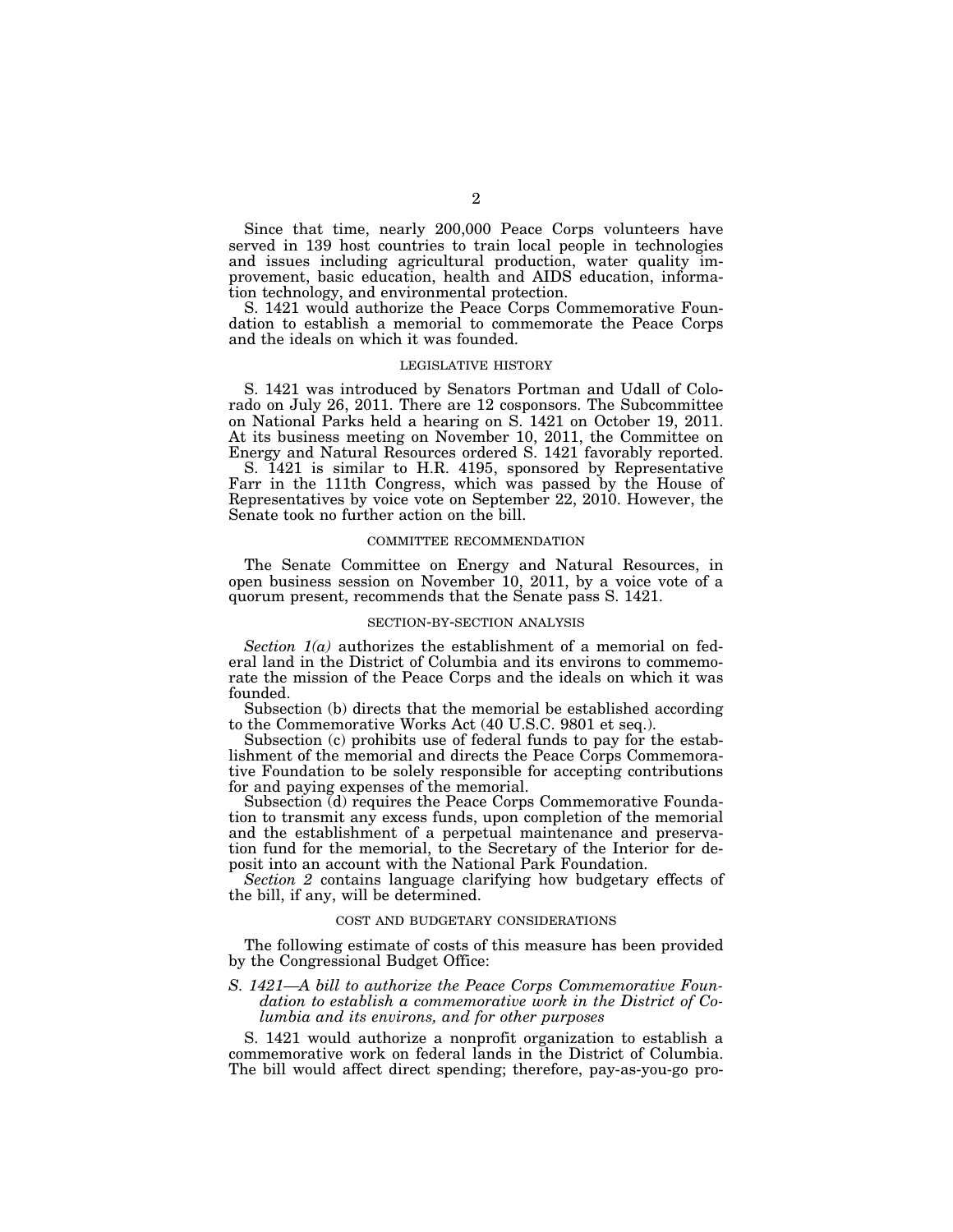cedures apply. However, CBO estimates that the net effect on the budget of enacting the legislation would be insignificant in any year. Enacting the bill would have no effect on revenues.

The legislation would authorize the Peace Corps Commemorative Foundation to establish a memorial to honor the Peace Corps. The memorial project, which would be completed without the use of federal funds, would be subject to the requirements of the Commemorative Works Act. Under that act, any entity that receives a permit to construct a memorial in the District of Columbia or its environs must donate to the National Park Foundation (a nonprofit organization) an amount equal to 10 percent of the memorial's estimated construction cost. That amount, as well as any project funds remaining after construction of the memorial, would be available in future years for maintenance of the memorial.

Based on the experience of similar commemorative projects, CBO expects that any amounts collected by the federal government would not be received for several years and would be offset by a transfer to the National Park Foundation (a nonfederal entity) soon thereafter.

S. 1421 contains no intergovernmental or private-sector mandates as defined in the Unfunded Mandates Reform Act and would not affect the budgets of state, local, or tribal governments.

The CBO staff contact for this estimate is Martin von Gnechten. The estimate was approved by Theresa Gullo, Deputy Assistant Director for Budget Analysis.

#### REGULATORY IMPACT EVALUATION

In compliance with paragraph 11(b) of rule XXVI of the Standing Rules of the Senate, the Committee makes the following evaluation of the regulatory impact which would be incurred in carrying out S. 1421.

The bill is not a regulatory measure in the sense of imposing Government-established standards or significant economic responsibilities on private individuals and businesses.

No personal information would be collected in administering the program. Therefore, there would be no impact on personal privacy.

Little, if any, additional paperwork would result from the enactment of S. 1421, as ordered reported.

#### CONGRESSIONALLY DIRECTED SPENDING

S. 1421, as ordered reported, does not contain any congressionally directed spending items, limited tax benefits, or limited tariff benefits as defined in rule XLIV of the Standing Rules of the Senate.

#### EXECUTIVE COMMUNICATIONS

The testimony provided by the National Park Service at the October 19, 2011, Subcommittee on National Parks hearing on S. 1421 follows.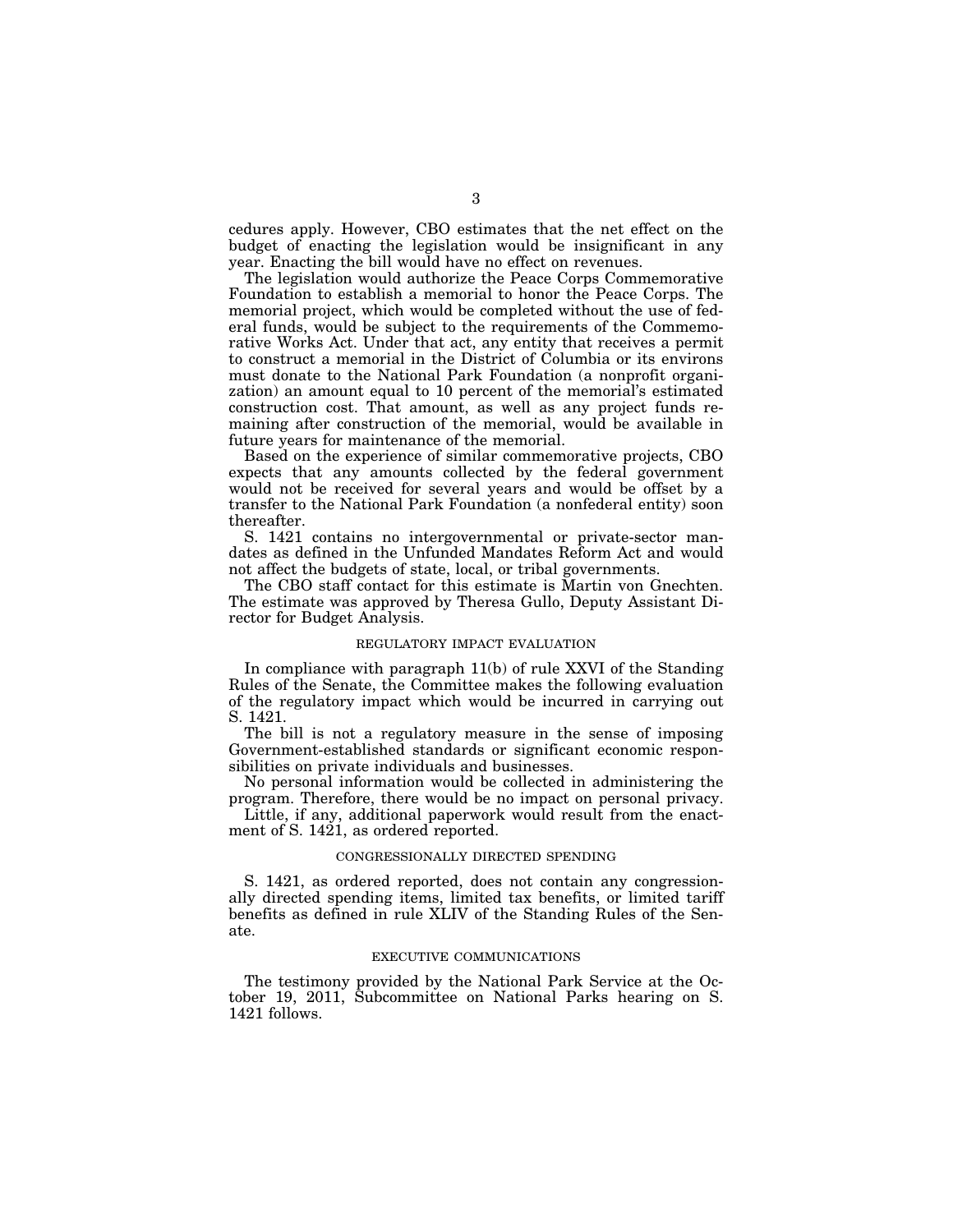STATEMENT OF WILLIAM D. SHADDOX, ACTING ASSOCIATE DIRECTOR FOR PARK PLANNING, FACILITIES AND LANDS, NATIONAL PARK SERVICE, DEPARTMENT OF THE INTERIOR

Mr. Chairman, thank you for the opportunity to appear before your committee to present the views of the Department of the Interior on S. 1421, a bill to authorize the Peace Corps Commemorative Foundation to establish a commemorative work in the District of Columbia and environs, and for other purposes.

The Department supports S. 1421, which would authorize a memorial commemorating the formation of the Peace Corps and the ideals of world peace and friendship upon which the Peace Corps was founded. This proposal provides that no federal funds be used for establishing the memorial.

Although this proposal does not seek any exceptions to the Commemorative Works Act (CWA), it should be noted that this proposal to honor the ideals upon which the Peace Corps was founded does not fit the typical mold for commemoration. The concept of establishing a memorial to ''ideals'' is not explicitly described in the CWA. When testifying on H.R. 4195, a similar bill introduced in the 111th Congress, we identified our concerns that a bill such as that could set an unwelcome precedent for any and all future concepts identified only as ''ideals,'' resulting in an untenable influx of memorial proposals. However, there is precedent for such commemoration: specifically, the National Peace Garden, which Congress authorized in 1987, and the Memorial to Japanese American Patriotism in World War II, which was authorized in 1992.

Our support for this proposal is based upon our understanding that this memorial will recognize the establishment of the Peace Corps and the significance of the ideals it exemplifies, not the organization's members. The CWA precludes a memorial to members of the Peace Corps as the commemoration of groups may not be authorized until after the 25th anniversary of the death of the last surviving member of a group.

The Department notes that S. 1421 reflects suggestions made to strengthen the language in this proposal as recommended in our testimony on H.R. 4195 in the 111th Congress, and by the National Capital Memorial Advisory Commission (NCMAC) at its meeting on April 21, 2010. The National Capital Memorial Advisory Commission has not reviewed S. 1421, but in their June 23, 2011 review of the companion bill H.R. 854, which is almost identical to this bill, they expressed support for the concept of a memorial to the ideals of the Peace Corps. NCMAC found that the provisions of H.R. 854 connect the ideals to the exceptional aspects of American character that are exhibited in the ideals of the Peace Corps. We share the Commission's support for the idea of commemorating volunteerism and international cooperation as worthy ideals and practice of the Peace Corps.